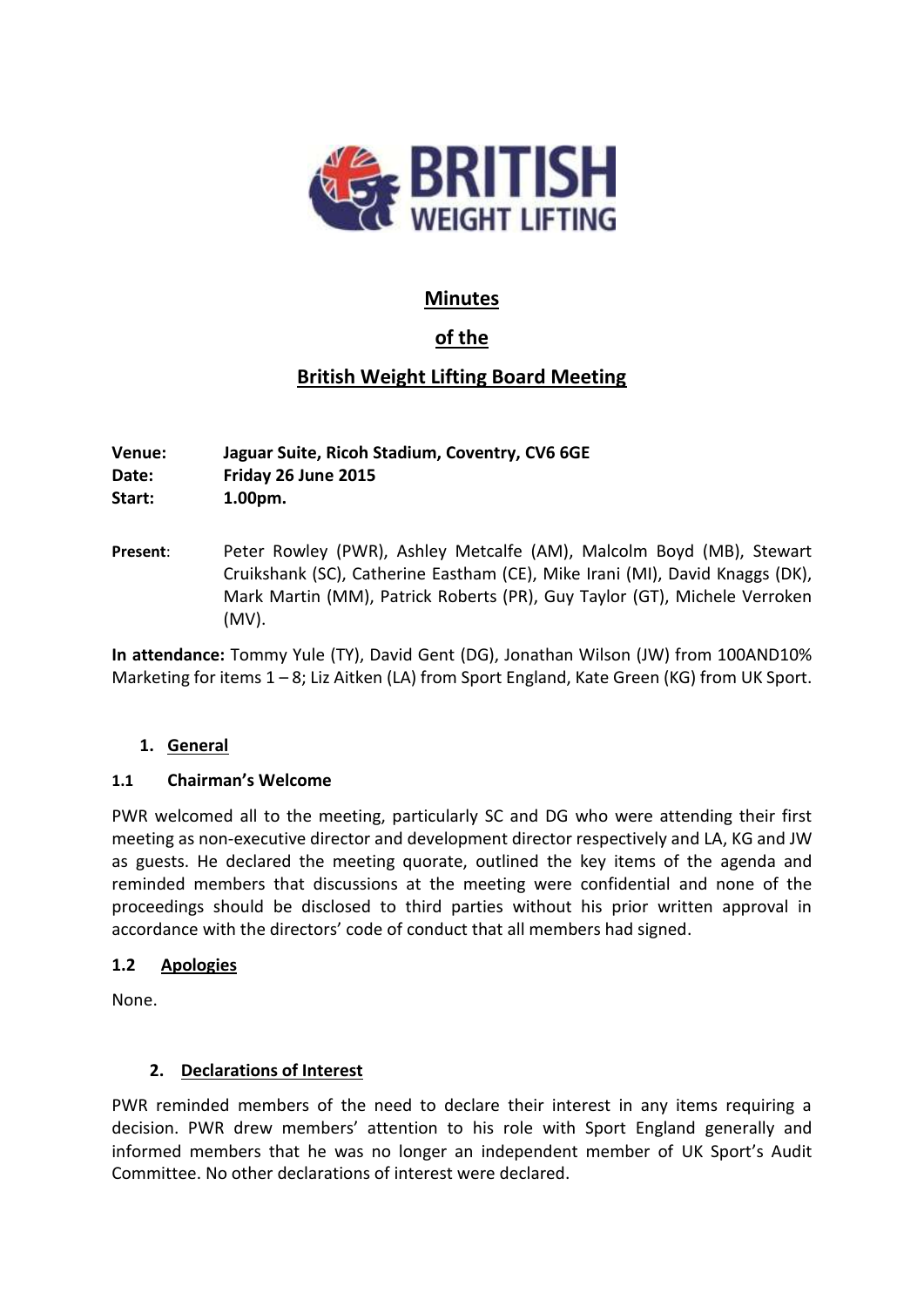## **3. 2015-2017 Strategy Discussion**

PWR outlined the change in the agenda to focus upon strategic rather than operational matters at the commencement of the meeting in the light of the Minister of Sport's comments about a new sports strategy following APS9 figures, the forthcoming consultations by DCMS and Sport England, the previous UK Sport consultation and the challenges for NGBs in a difficult financial climate going forward requiring NGBs to drive up own-generated revenues to reduce dependencies upon public funding. He invited AM to lead the discussions. AM's presentation outlined current vision, mission and performance against targeted outcomes and the need for change. TY and DG presented upon performance and participation strategies and discussions ensued, following which **it was agreed that AM and the management team would take members' views into account in revising strategies and present with recommendations and outcomes at the next meeting on 23 September.** Several members offered to support the process.

JW updated members on the marketing and communications strategy over the 15 months since appointment. Members noted the improving awareness of the sport's brand and market appeal.

## **4. Minutes of the previous meetings and matters arising**

The minutes of the Board meeting held on 25 March 2015 circulated previously were agreed as read.

PWR referred to item 11c, following which **it was agreed that to improve organisational transparency and to communicate better with stakeholders, the minutes of the board meeting held on 25 March 2015 would be published on the website and that the minutes of future board meetings (redacted where necessary by the chairman and reviewed on a rotating basis by other board members) would also be published following approval of such minutes.**

There were no other matters arising not appearing elsewhere on the agenda.

## **5. Decisions taken outside the Board Meeting**

PWR reminded members of his email dated 7 April 2015 informing recipients of Suzy Trebillcock's resignation with effect from that date. The board now comprised 11 members and **it was agreed that 11 remained the optimal number and that current composition was appropriate** until such time as the annual board effectiveness review scheduled for the final quarter of 2015 had been completed.

## **6. Sub- Committees**

PWR invited AM and the sub-committee chairs, respectively, GT, CE and PR to update members on activities since the last meeting, following which there was general satisfaction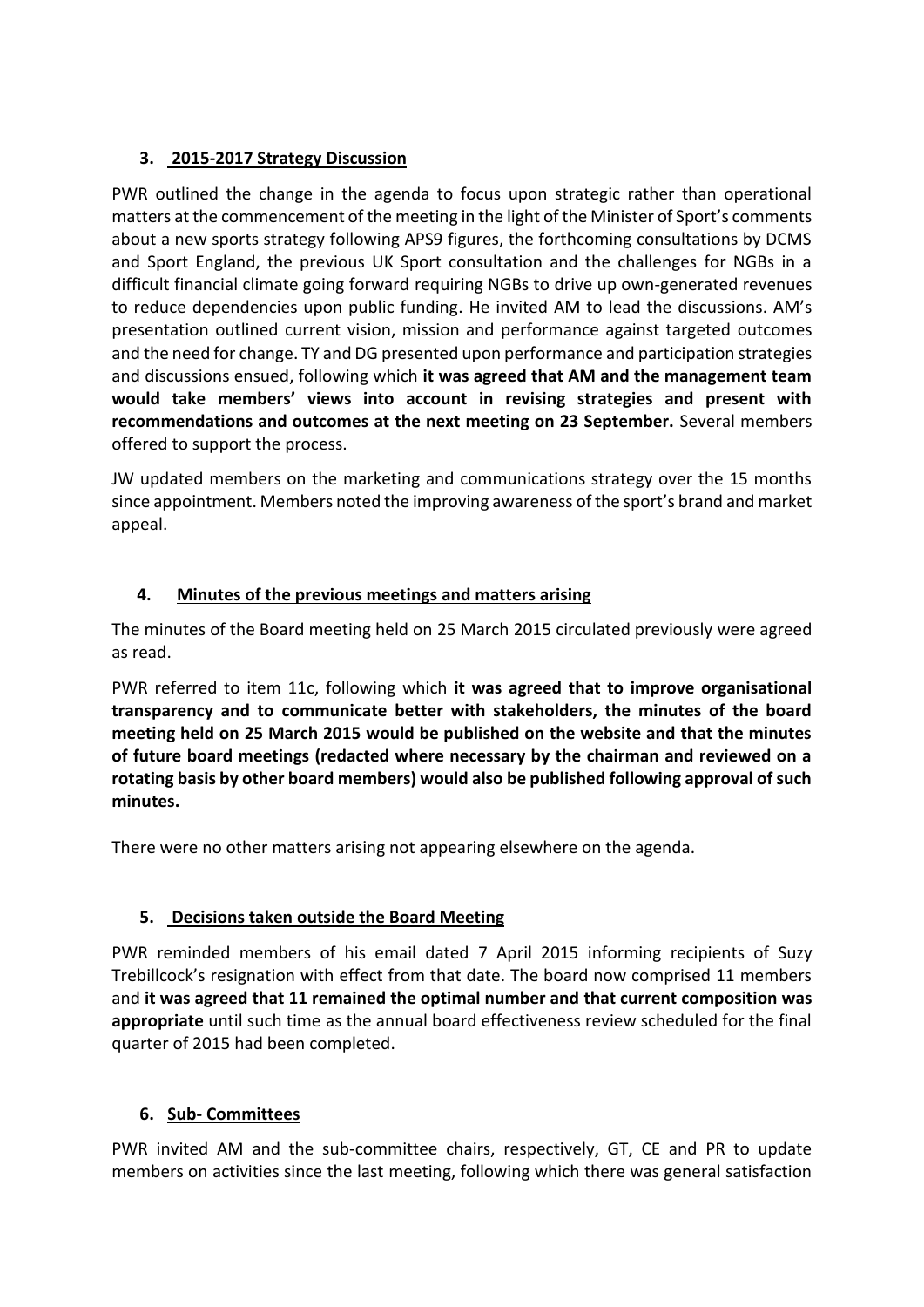that the committees were appropriately populated and working under suitable terms of reference.

## **7. Performance & UK Sport Update**

TY provided further information and analysis additional to his presentation under item 3 above, with additional commentary from GT in his capacity as chair of the performance subcommittee, in particular the development of the Golden Chance squad. Board Members noted TY's report, considering that BWL members would welcome the continuing progress made.

### **8. Sport Development, Coach Education and Sport England Review**

DG provided further information and analysis of Sport England's APS9 figures, noting in particular the 20% increase on previous participation figures to 109,000 per week and the sustained increase in female lifting. Board members noted that these figures had reversed the trend of falling weekly figures 2 years previously. DG also outlined the views of regional representatives at the Loughborough meeting attended by PWR, AM, TY and himself that helped to inform the development of the sport and the review of strategy that he was undertaking. He enjoyed a positive and regular dialogue with LA and her colleagues at Sport England. Board members noted the positive impact that DG had made since appointment.

TY, DG and JW left the meeting.

## **9. Finance Matters and Update**

### **9a and 9b. Management accounts to 31 May 2015** and **Forward Forecasts for 2015/16**

MM referred to the management accounts, the forward forecastsindicating a higher year end gross surplus at 31 March 2015 and the commentary circulated previously, illustrating his presentation of continuing improvements in financial performance graphically. Members welcomed the improving position.

### **10. Risk register**

AM referred to the risk register circulated previously updated since the last meeting to incorporate a dash board summary. No new risks had been identified and members noted that the company's risk profile had started to improve.

PWR informed members' that the long overdue on-site follow up audit by Moore Stephens was now schedule for 8 July, following which it was anticipated that the RAG rating would be amended positively. PWR also thanked PR for his work on reviewing the register and risk management policy, further revisions to which would be presented at the next meeting.